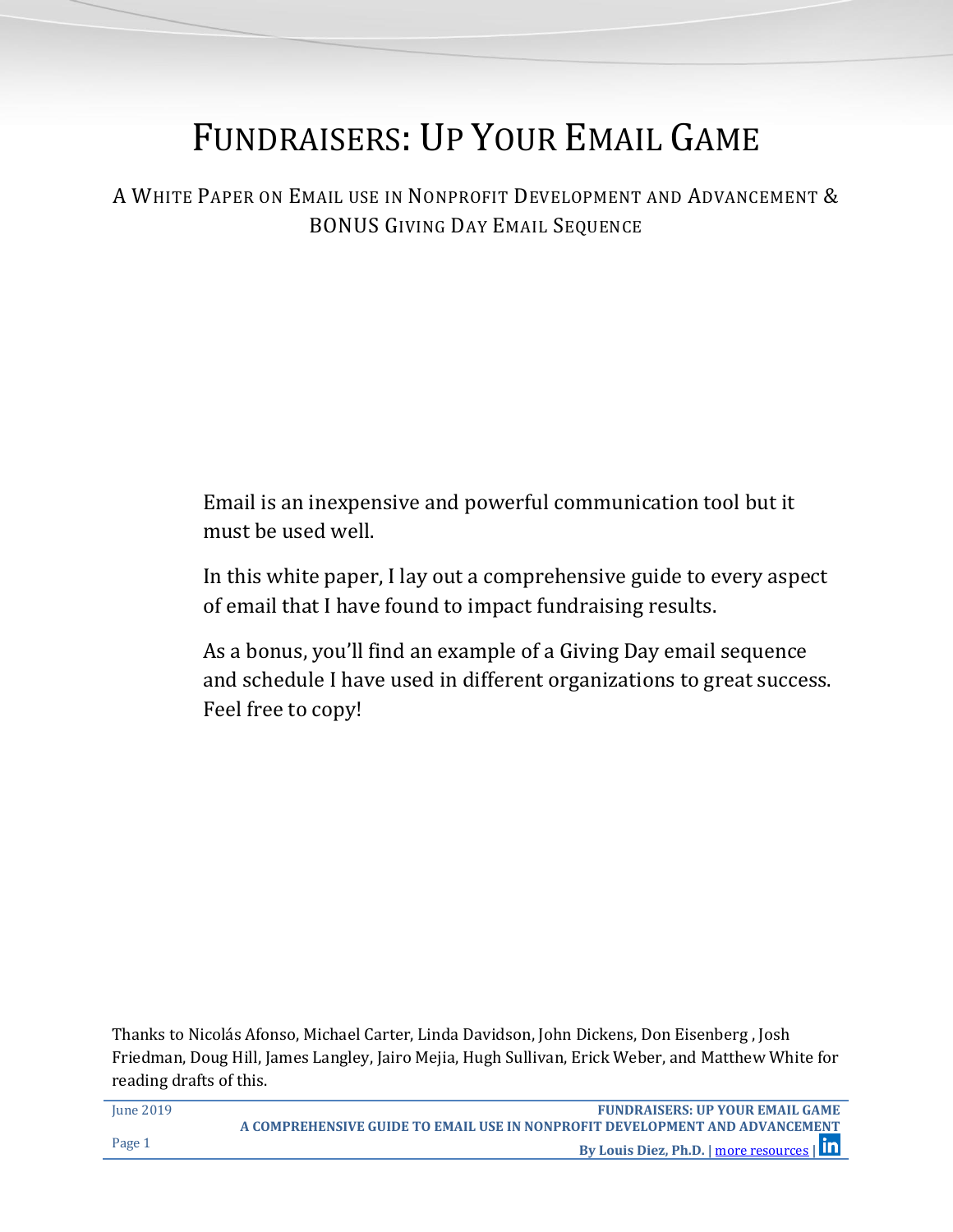| BEST PRACTICE: Track the Effectiveness of your Fundraising Emails in Outlook7 |  |
|-------------------------------------------------------------------------------|--|
|                                                                               |  |
|                                                                               |  |
|                                                                               |  |
|                                                                               |  |
|                                                                               |  |
|                                                                               |  |
|                                                                               |  |
|                                                                               |  |
|                                                                               |  |
|                                                                               |  |
|                                                                               |  |
|                                                                               |  |
|                                                                               |  |
|                                                                               |  |
|                                                                               |  |
|                                                                               |  |
|                                                                               |  |
|                                                                               |  |
| $\bf Additional 16$                                                           |  |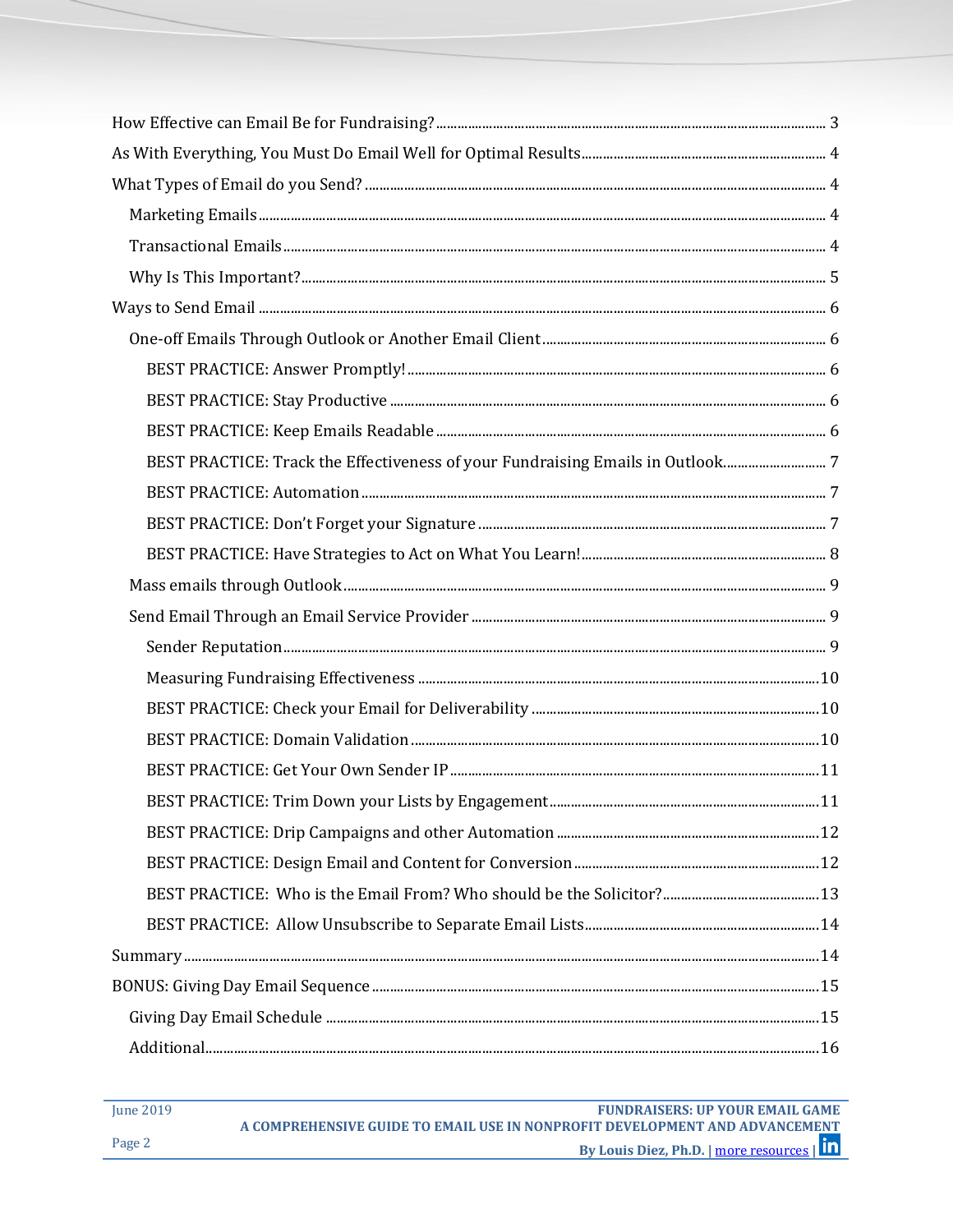## <span id="page-2-0"></span>HOW EFFECTIVE CAN EMAIL BE FOR FUNDRAISING?

As a tool for communication, email is one of the most effective and efficient tools at your disposal. No matter what type of fundraising you practice (annual, major, planned, institutional), you probably spend most of your day sending and receiving emails when you're not out of the office visiting donors.

In 2013, [Forrester asked](https://go.forrester.com/blogs/13-10-28-an_open_letter_to_mark_zuckerberg/) 395 marketers and executives "How satisfied are you with the business value your company has achieved by using each of the following marketing channels?" Email came in as third best when it comes to delivering business value (after "On-site ratings and reviews" and "Search marketing").

In 2017, a survey of 250 top retailers b[y Adobe Digital Insights](https://www.slideshare.net/adobe/adi-retail-industry-report-q2-2017) identified email as the third highest source of visits by marketing channel.



| <b>Iune 2019</b> | <b>FUNDRAISERS: UP YOUR EMAIL GAME</b>                                      |
|------------------|-----------------------------------------------------------------------------|
|                  | A COMPREHENSIVE GUIDE TO EMAIL USE IN NONPROFIT DEVELOPMENT AND ADVANCEMENT |
| Page 3           | By Louis Diez, Ph.D.   more resources   In                                  |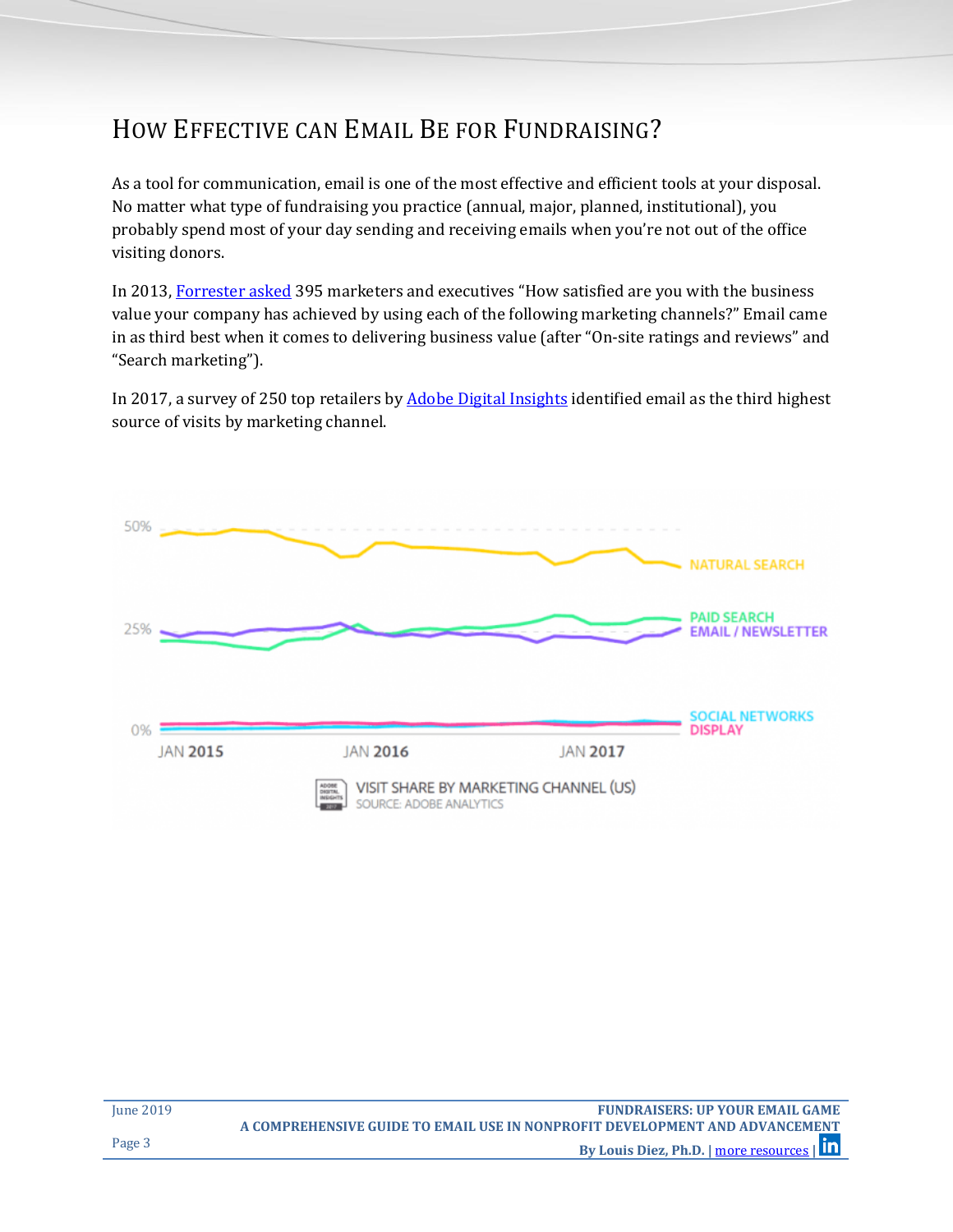## <span id="page-3-0"></span>AS WITH EVERYTHING, YOU MUST DO EMAIL WELL FOR OPTIMAL RESULTS

Oftentimes, we don't realize that paper (invented around 100 B.C.) has been in use for thousands of years and many of its best practices have been internalized by now. As a technology, we have paper down pat.

Email on the other hand, was only invented in 1972 and became popular in the 1990s. So it has been around for less than 30 years of which only the last 20 have seen widespread use in fundraising.

#### GOOD OR BAD IDEA?

*"Let's switch over our direct mail appeals to email so we can save costs."*

If you have been tempted to try this, don't.

Yes, it will save you costs but at the expense of vastly diminished results.

Email is an additional tool in your belt but you should not expect it to substitute your direct mail program.

## <span id="page-3-1"></span>WHAT TYPES OF EMAIL DO YOU SEND?

The first step on your road to email mastery is to understand the difference between Marketing and Transactional email.

#### <span id="page-3-2"></span>MARKETING EMAILS

Any email that is sent for commercial purposes.

For example, this might include a solicitation email that is designed to encourage a donor to give, make a pledge, inquire about more information, download content, or learn about a promotion or a temporary offer.

Here are some types of emails that generally fall into the marketing category:

- email newsletters
- promotions
- deals
- offers
- sales emails
- solicitation emails

#### <span id="page-3-3"></span>TRANSACTIONAL EMAILS

Transactional emails differ in that they are emails generated as a response to a particular action done by the donor.

| Iune 2019 | <b>FUNDRAISERS: UP YOUR EMAIL GAME</b>                                      |
|-----------|-----------------------------------------------------------------------------|
|           | A COMPREHENSIVE GUIDE TO EMAIL USE IN NONPROFIT DEVELOPMENT AND ADVANCEMENT |
| Page 4    | By Louis Diez, Ph.D.   more resources   In                                  |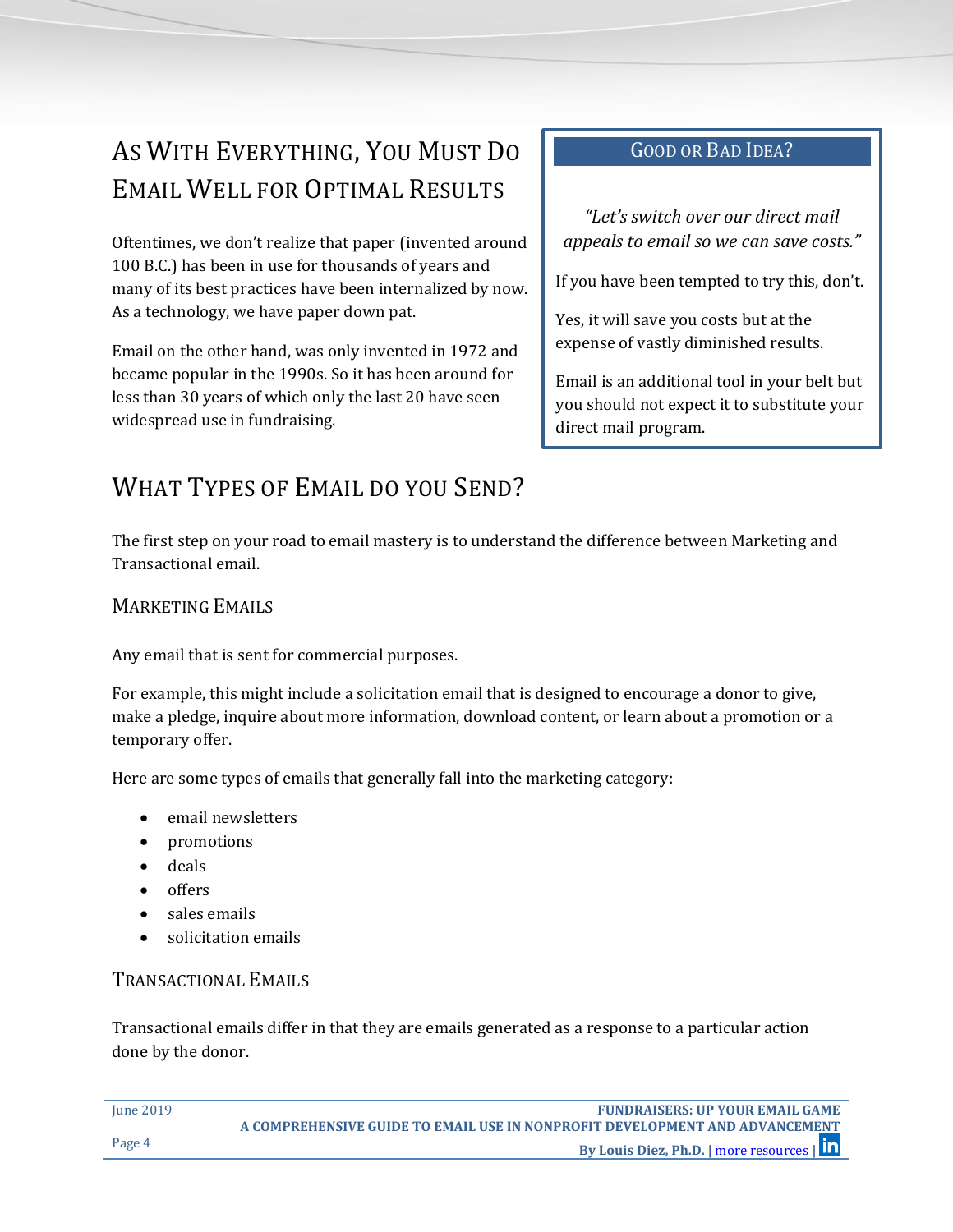They may have made a donation, added a friend, asked for more information, updated information on their account, requested reminders or made other types of direct actions that then triggered a follow-up email that is connected to that action.

Here are some emails that tend to fall into the transactional category:

- account changes or updates
- thank you emails
- donation receipts or invoices
- tracking notifications
- event confirmations
- pledge reminders
- changes to rules, regulations or policies that impact the donor
- cart abandonment follow-up emails
- support requests or inquiries

#### <span id="page-4-0"></span>WHY IS THIS IMPORTANT?

The type of email you're sending impacts a lot of decisions about *how* you should send it.

From the lists above, you'll notice that many of the emails typically sent in fundraising are Transactional. Transactional emails are not required to have an unsubscribe link among other requirements that Marketing emails have (see "True or False?" box).

This is separate from the decision about whether you *should* have an unsubscribe link on certain emails, for customerfriendliness or to avoid spam filters (more on that later).

Some advanced email service providers (ESPs) will allow you to send transactional and marketing emails separately.

This is good because both in the law and in donor's minds, these are two separate types of emails. They usually want to receive transactional emails but not solicitation emails.

#### TRUE OR FALSE?

*"Every mass email we send needs to have an unsubscribe link or else we'll be fined because of the CAN-SPAM act!"*

False.

Transactional email is exempt from most provisions of the CAN-SPAM act, which is the one that requires you to "tell recipients how to opt out of receiving future email from you" in your emails.

#### Quoting the [Federal Trade Commission:](https://www.ftc.gov/tips-advice/business-center/guidance/can-spam-act-compliance-guide-business)

"If the message contains only commercial content, its primary purpose is commercial and it must comply with the requirements of CAN-SPAM. If it contains only transactional or relationship content, its primary purpose is transactional or relationship. In that case, it may not contain false or misleading routing information, but is otherwise exempt from most provisions of the CAN-SPAM Act."

#### WHAT'S MISSING?

If you fundraise for a healthcare organization that needs to follow HIPAA, there are additional limitations on the type of emails you can send to prospective donors/grateful patients and the type of data you are allowed to use.

Here is an [advisory,](https://www.aamc.org/download/376966/data/hipaa_advisory.pdf) although consultation with your institution is essential.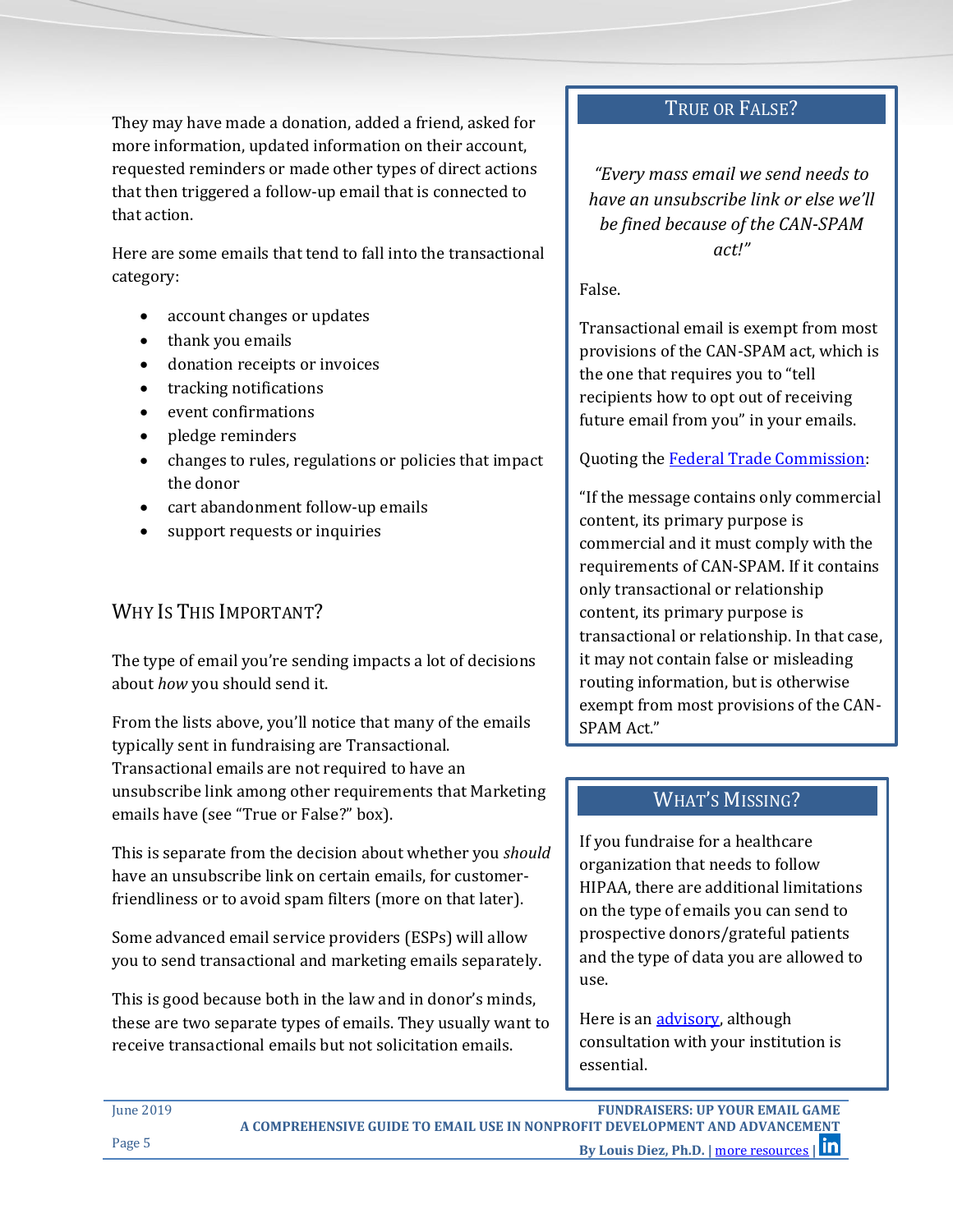## <span id="page-5-0"></span>WAYS TO SEND EMAIL

You have three ways to send an email.

Each of them has its own strengths and weakness. Like a Swiss-army knife, you need to use the right tool for the right type of problem.

#### <span id="page-5-1"></span>ONE-OFF EMAILS THROUGH OUTLOOK OR ANOTHER EMAIL CLIENT

This is your plain old email that you sit down, write, and send to an individual person.

The assumption is that this type of email is not automated and thus has a more personal feel to it.

Many of these emails will be Transactional. They typically will not have a lot of fancy formatting.

#### <span id="page-5-2"></span>**BEST PRACTICE: Answer Promptly!**

No tech required. There is a ton of research about this. Prompt replies (within 24 hours max) build trust. Trust is critical in all relationships, but especially in fundraising.

#### <span id="page-5-3"></span>**BEST PRACTICE: Stay Productive**

Productivity tips and hacks for Outlook are all over the Internet. The ones I apply to every machine I work on are:

[Threaded Conversations](https://www.lifewire.com/view-mail-grouped-by-thread-outlook-1173712)

[Snooze your](https://www.linkedin.com/pulse/how-convert-your-inbox-to-do-list-snoozing-emails-microsoft-govani) Emails

Liberally use the [Archive folder](https://support.office.com/en-us/article/archive-in-outlook-for-windows-25f75777-3cdc-4c77-9783-5929c7b47028) (Outlook 2016 and later) and set up default search to Current [Mailbox](https://www.howtogeek.com/359552/how-to-change-the-default-search-location-in-microsoft-outlook/) so you can find your stuff.

#### <span id="page-5-4"></span>**BEST PRACTICE: Keep Emails Readable**

Especially if communicating with a senior demographic, it will help you fundraise more effectively if you keep your emails readable.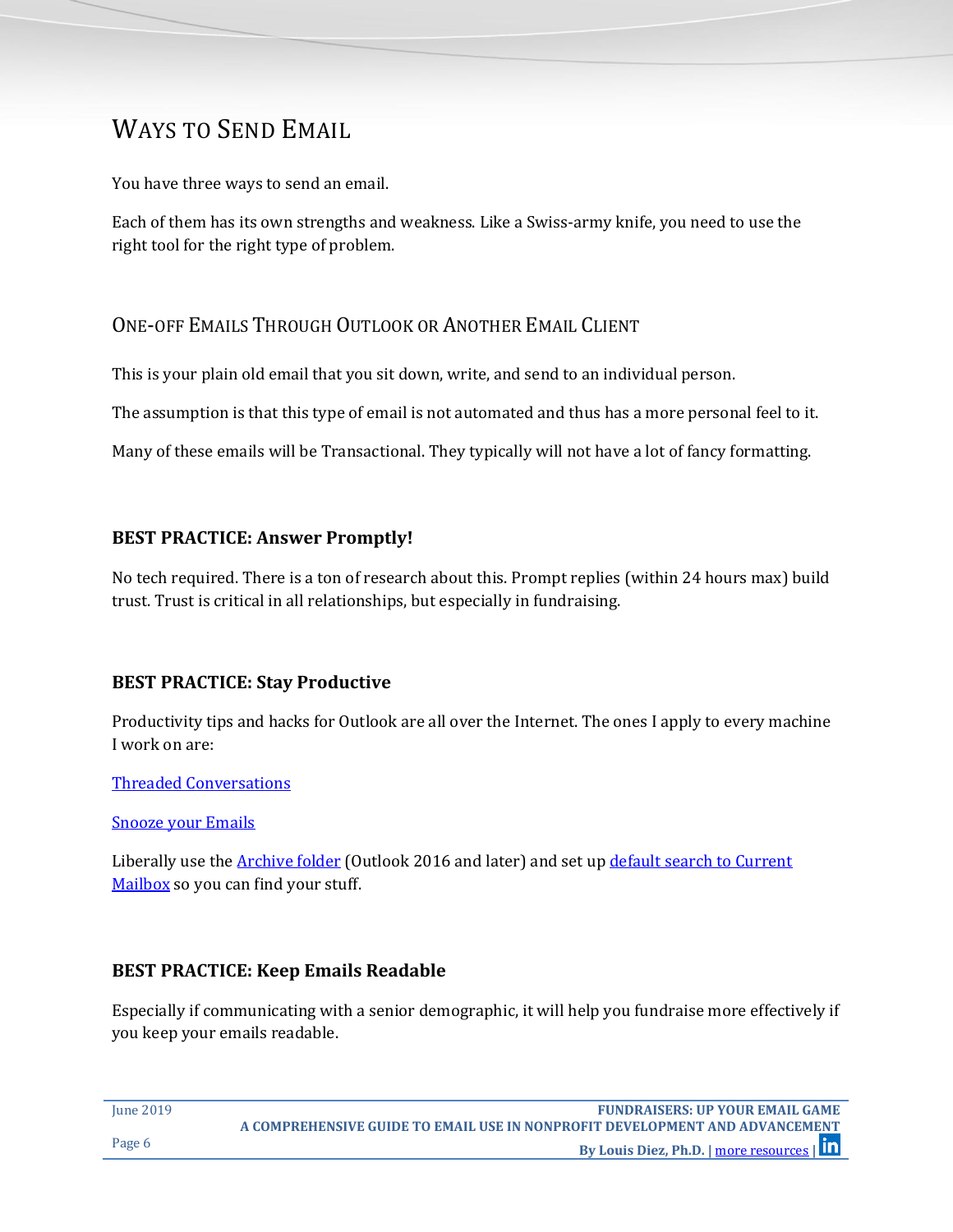This includes staying within certain parameters for your subject line length, word count, question count, and reading level.

Fortunately, you don't need to keep all of this in mind. I'm in love with this tool, which does all the work for you: [Boomerang Respondable.](https://www.boomeranggmail.com/respondable/)

You should also pay attention to the closing/sendoff you finish your email with. According to this [study](https://blog.boomerangapp.com/2017/01/how-to-end-an-email-email-sign-offs/), the one that will guarantee the most responses is "Thanks in advance."

#### <span id="page-6-0"></span>**BEST PRACTICE: Track the Effectiveness of your Fundraising Emails in Outlook**

There are many tools that let you know a lot about how your recipients engage with your personal emails.

You can know who opens your emails, for how long they read your email, and who clicks on the links that you include in emails. Use them. Try different things. Improve the way you write emails to make yourself a better fundraiser.

[BananaTag](https://bananatag.com/) is one of the multiple services the lets you do this and is compatible with Outlook.

#### <span id="page-6-1"></span>**BEST PRACTICE: Automation**

The most advanced tools let you set up automatic behaviors based on rules. You can get notifications when one of your prospects reads your email, schedule automated follow-ups if they do not reply, and many other combinations.

At the major gift level, many of these ideas will not be recommendable but they can be very effective for mid-level donors as a way to increase your reach while keeping a certain level of personalization (since you are still personally reading and responding to all emails).

[SalesHandy](https://www.saleshandy.com/features/) is a good example of this level of sophistication.

#### <span id="page-6-2"></span>**BEST PRACTICE: Don't Forget your Signature**

The signature (the part where you include your name and contact information) is often an afterthought.

Some clever people have realized there is a lot you can do with it to further increase email effectiveness as a fundraising tool.

[Templafy](https://www.templafy.com/) and [Black Pearl Mail](https://www.blackpearlmail.com/) seem to be the major players in this area.

| Iune 2019 | <b>FUNDRAISERS: UP YOUR EMAIL GAME</b>                                      |
|-----------|-----------------------------------------------------------------------------|
|           | A COMPREHENSIVE GUIDE TO EMAIL USE IN NONPROFIT DEVELOPMENT AND ADVANCEMENT |
| Page 7    | By Louis Diez, Ph.D.   more resources   Th                                  |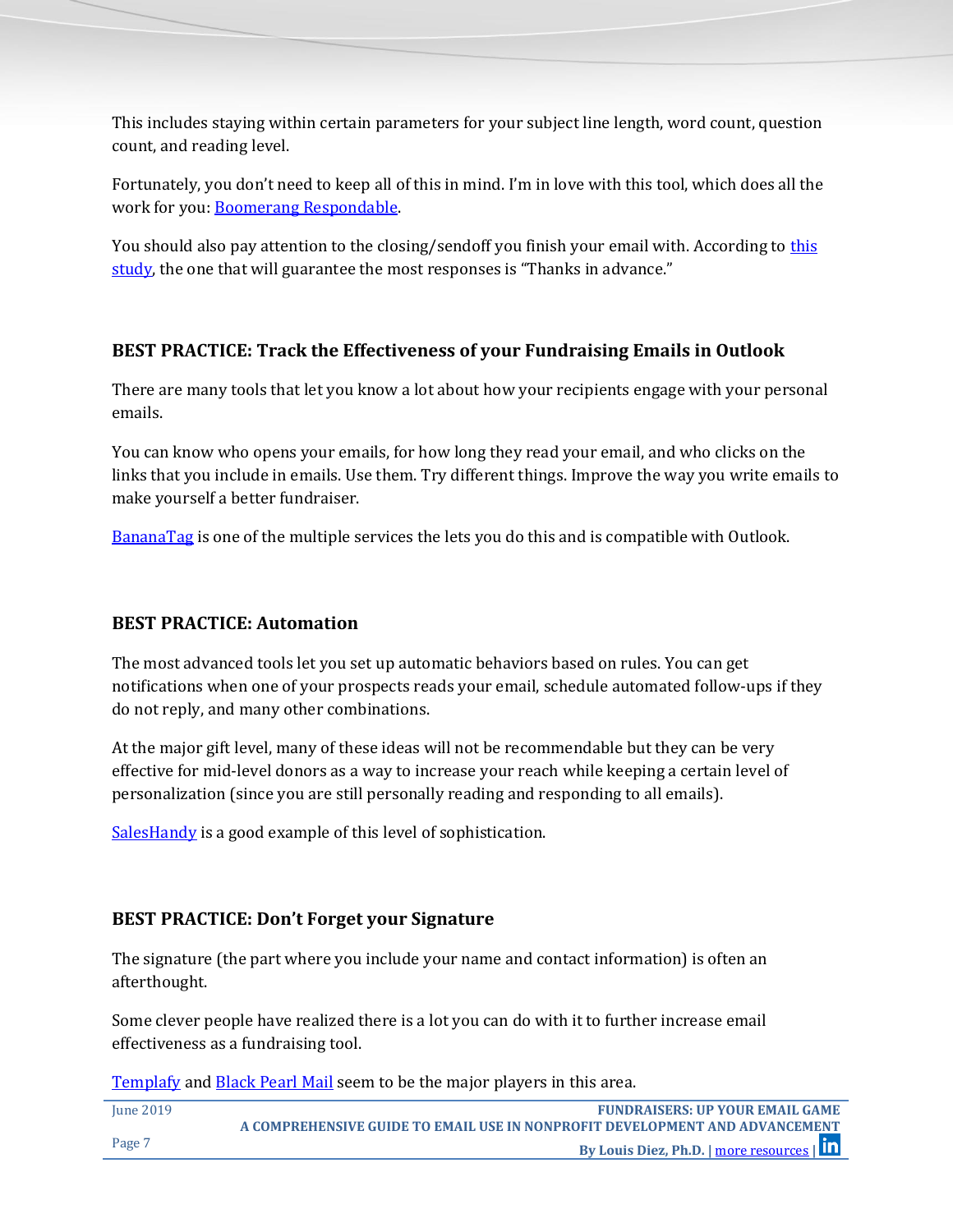#### <span id="page-7-0"></span>**BEST PRACTICE: Have Strategies to Act on What You Learn!**

All of the above will be worthless if you do not act on what you learn through these additional sources of information.

Is a certain donor or donor group more likely to open emails about the arts or about genetic research? Make a note of it and tailor future communications to them based on these behavioral insights.

Example Strategies to use Email Data:

 If you are working on this on your own, you can choose a communication you'd like to send to a medium-sized group of 250 constituents. Then, send in batches of 15-20 emails and observe the open and click-through rates.

Make changes in the subject line and content and see if you can improve your metrics.

This is not the most scientific method, but will be more helpful than just blasting the message out to everybody.

 If you have more resources at your disposal and are working with larger groups of recipients, you can start with A/B testing of subject lines.

You can also test interest by thematic areas and integrate the results back into your CRM database. Does constituent XYZ open every email about the arts but none about biomedical Research? These results should be fed back into the individual's profile and could be helpful in modeling and prospect qualification efforts.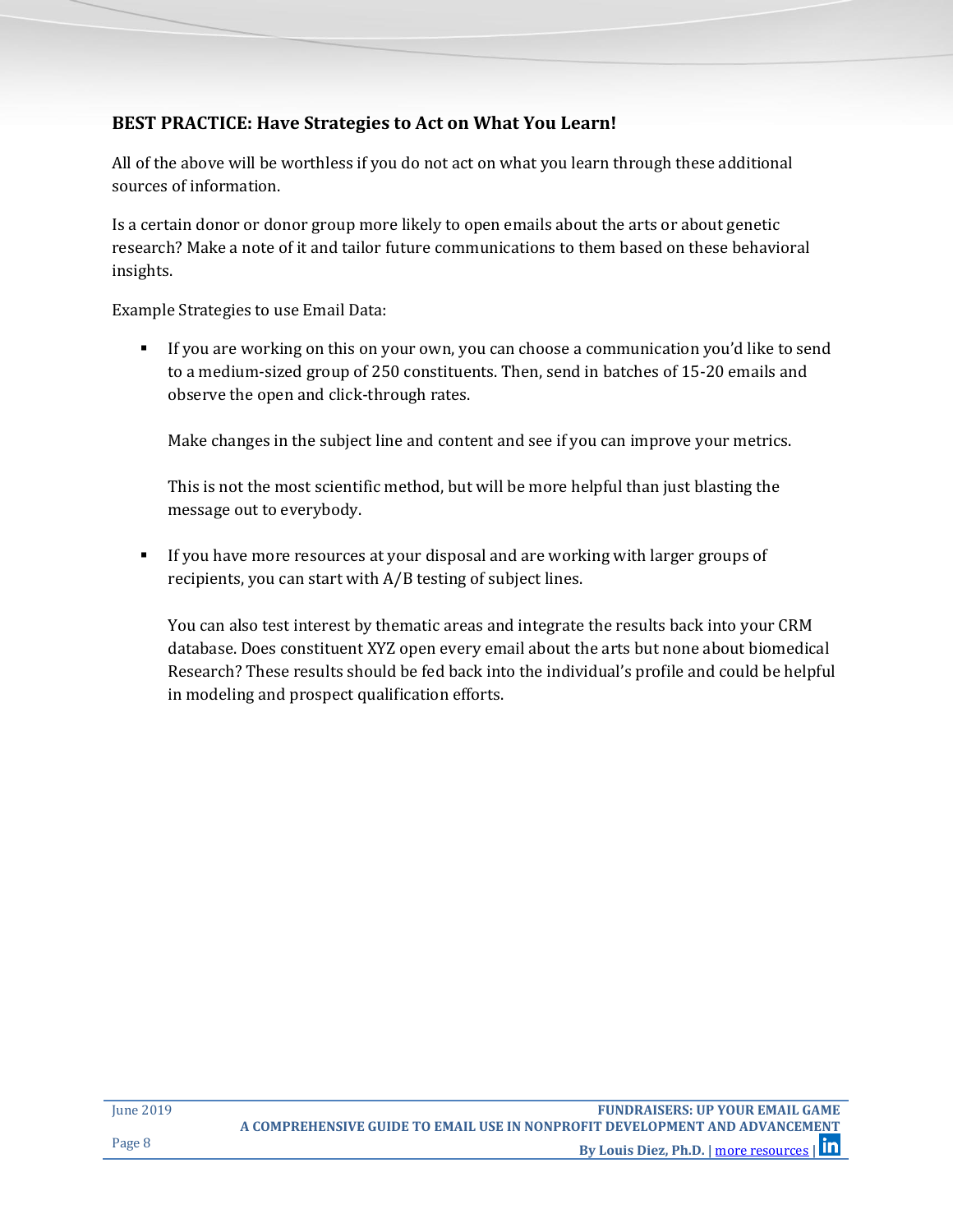#### <span id="page-8-0"></span>MASS EMAILS THROUGH OUTLOOK

There are times when you need to quickly send a semi-personal email to a fairly large group of people.

For example, you may need to send a quick event confirmation notice to a group of donors. Or you may want to share an article with a group of alumni. Or you may want to send a quick thank you to donors who supported a particular crowdfunding initiative.

There are two ways to do this:

The first and preferable way, is to do a [mail merge from Microsoft Word into Outlook.](https://support.office.com/en-us/article/use-mail-merge-to-send-bulk-email-messages-0f123521-20ce-4aa8-8b62-ac211dedefa4) This allows you to have a level of personalization in each email.

Alternatively, you can add the recipients' emails in the BCC field. There will be a limit to how many addresses you can add in your BCC field. The emails won't be personalized and it is possible that spam filters view this as a negative factor (you can always test the email using a tool like [www.mail](http://www.mail-tester.com/)[tester.com\)](http://www.mail-tester.com/).

#### <span id="page-8-1"></span>SEND EMAIL THROUGH AN EMAIL SERVICE PROVIDER

Email Service Providers (ESPs) are typically used to send bulk emails through a third party. In other words, they send out emails in your name.

Brand names for different ESPs are Constant Contact, MailChimp, Sendgrid, or Elastic Email.

This method of sending can be used for both Marketing and Transactional emails. The main things you have to look out for when using this method is your **sender reputation** (so you avoid being put in spam boxes) and **measuring fundraising effectiveness**.

#### <span id="page-8-2"></span>**Sender Reputation**

When a recipient gets an email from you, their Internet Service Provider (ISP) looks up your sender score, which is like a credit score but for email senders. If it is low, your email will be more likely to end up in their spam folder.

The best practices below will help avoid this. Some of them you may not be able to do anything about on your own but you can *use them to communicate with your IT department in a constructive manner*.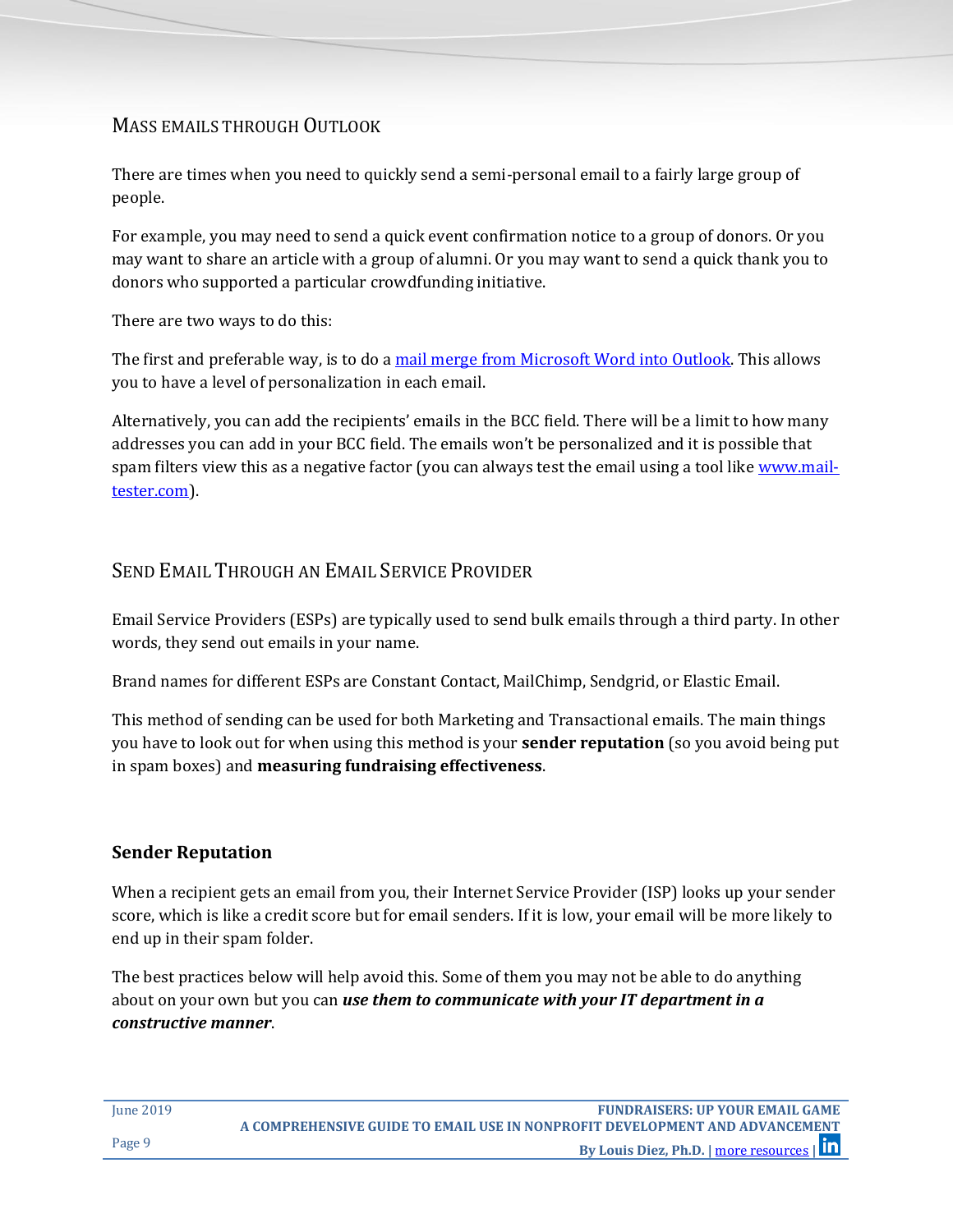#### <span id="page-9-0"></span>**Measuring Fundraising Effectiveness**

One of the beauties of digital communication is that it allows you to track exactly how many of the people that received your email went on to make a gift.

It may be a bit of a pain to set up the system to measure this, but *if you don't you are basically shooting in the dark*.

Open, click-through, and unsubscribe rates are interesting metrics but the main ones you need to monitor are conversions (number of gifts generated from your email) and dollars raised from the email.

You can do this multiple ways (check with your IT department). Some of them involve you including a tracking script on your "thank you" page or gift confirmation page, which is the page that donors see after they complete their gift on your website.

Another method is to pass on an appeal code into the URL of the link people click on that identifies that specific email. For example: www.yourorg.org/donate/?appeal\_code=1234

#### <span id="page-9-1"></span>**BEST PRACTICE: Check your Email for Deliverability**

There are multiple free online services that will analyze your email and highlight any problems that may make them less likely to be delivered. They typically run your email through a spam filter and let you know the results and provide a lot of technical detail to improve the likelihood that your email will be delivered.

One of the nicer looking ones is [Mail Tester,](https://www.mail-tester.com/) but you should check out several of them since they don't always agree in the results.

#### <span id="page-9-2"></span>**BEST PRACTICE: Domain Validation**

You (or your IT department) will need to confirm that you are actually the owner of the domain name you send your emails from.

1. SPF

SPF stands for "Sender Policy Framework". An SPF record is in place to identify which mail servers are authorized to send mail for a given domain. It is used to prevent spammers from sending mail with fraudulent From addresses in that domain.

June 2019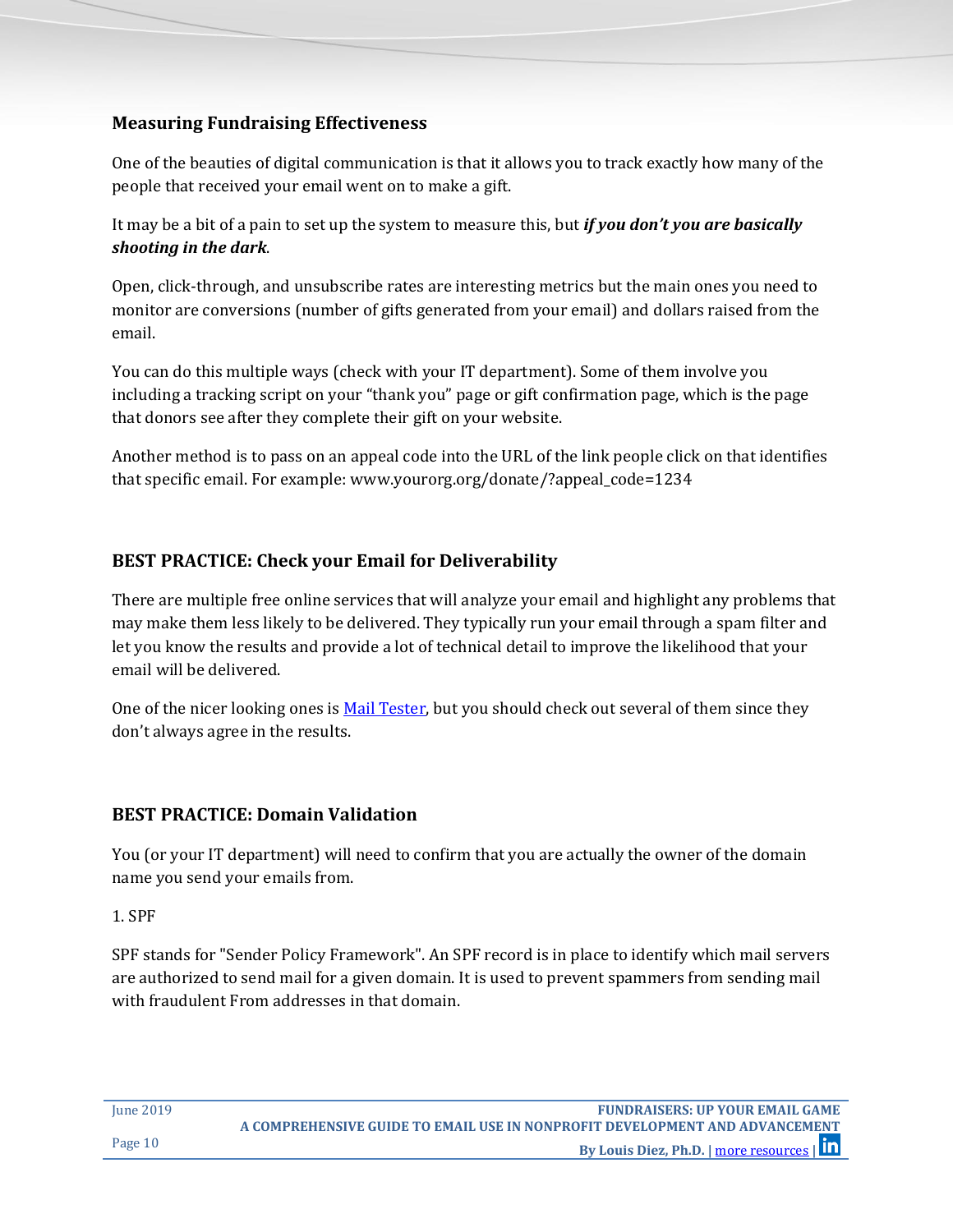#### 2. DKIM

DKIM stands for "DomainKeys Identified Mail". They allow receiving servers to confirm that mail coming from a domain is authorized by the domain's administrators.

#### 3. DMARC

DMARC stands for Domain-based Message Authentication, Reporting & Conformance. This is an email authentication protocol that is built on top of SPF and DKIM protocols. SPF and DKIM are prerequisites of DMARC and must be in place before setting up a DMARC policy. A DMARC policy allows a sender to indicate that their emails are signed by SPF and DKIM and tells a receiver what to do if neither of those authentication methods passes – such as junk or bounce the email. DMARC removes the guesswork from the receiver's handling of these failed emails, limiting or eliminating the user's exposure to potentially fraudulent and harmful emails.

#### <span id="page-10-0"></span>**BEST PRACTICE: Get Your Own Sender IP**

The lower tiers of service in most ESPs will send your email from a shared Internet Protocol (IP) address with hundreds or thousands of other senders.

Therefore, you will not be able to fully control your sender reputation. The bad behavior of other users could make your emails less likely to reach their recipients.

For a fee, you can have your own dedicated IP address so that your emails have an even higher chance of being delivered.

#### <span id="page-10-1"></span>**BEST PRACTICE: Trim Down your Lists by Engagement**

We typically want to email our list in segments defined by giving (i.e. current-year donors, LYBUNTS, SYBUNTS, acquisition).

A lot of those persons never open our emails, even though we send them solicitations again and again.

If ISPs see that a lot of your recipients are not engaging with your email, they will lower your sender score which makes it more likely for your emails to end up in spam folders.

Conversely, if you have high open rates your reputation will improve and more people will see your emails. This is step one for them to make a gift!

So, **consider excluding from your lists those who have not opened any of your last 10 emails**.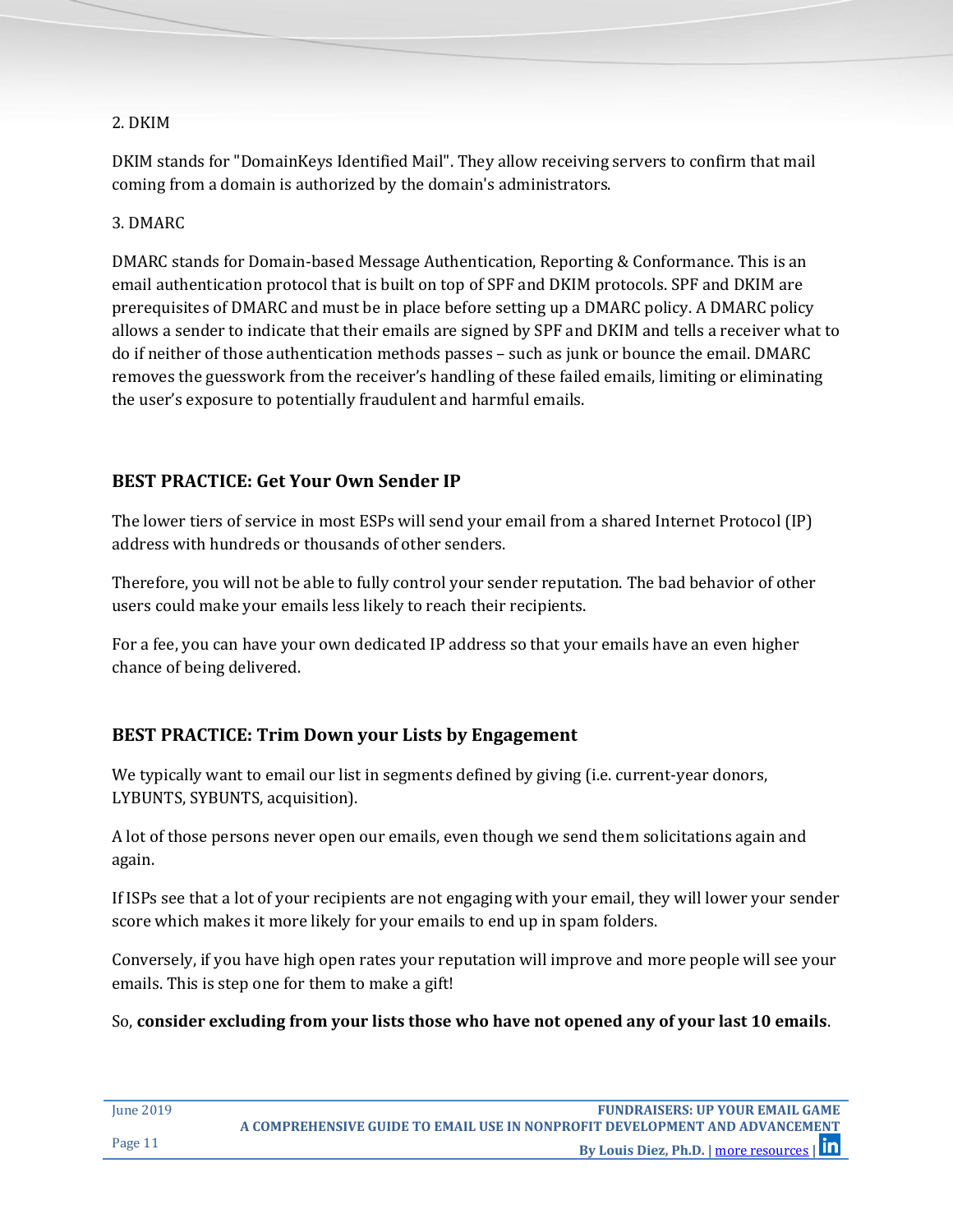#### <span id="page-11-0"></span>**BEST PRACTICE: Drip Campaigns and other Automation**

Most ESPs have multiple automation options that allow you to set up sequences of emails triggered by different user behaviors. For example, resend after 5 days to those who have not opened the original email; or send a different email after 2 days to those who opened the email but did not click on any of its links.

Ideas that you could implement in this area:

- **New Donor Email Sequence**. Set up sequences that welcome people to your organization after their first gift. So, in addition to their initial thank you email/letter they get 2/3 additional emails introducing them to your organization. Then, if you see they have opened and clicked on all the emails consider them for additional engagement/solicitation.
- **Solicitation Reminder Sequence**. After you send a solicitation, set up a reminder to go out 2 days later if they opened it but did not make a gift.
- **Engaged Non-Donors Acquisition Email Sequence**. You have a list of constituents who are engaged in some capacity with your org but have not made a gift. Think about the type of information these individuals may want to know about you that **is not** included in your usual solicitations. For example: many of them won't realize that you are a nonprofit, that you rely on donations to do your world-changing work, or how your finances work. Maybe they have questions about how their gift makes a difference or want to see that others are giving.

#### <span id="page-11-1"></span>**BEST PRACTICE: Design Email and Content for Conversion**

You might be tempted to think that a good email is one that is very nicely designed, or has a lot of interesting content and links, or has lots of graphics.

I don't know the answer to this. You will have to decide what your goal is (for ex. starting a conversation, eliciting an online gift, or getting a person to sign up for an event), make sure you have a way to measure the desired behavior and link it to your email, and then try out a few different ways.

That being said, there are lots of ideas, tips, and tricks online to make your emails more effective. These elements will make up the anatomy of a great email:

- A From address that the donor knows. A person is typically better than an institutionalsounding address. Somebody they know is better than somebody they do not.
- The Subject line is the next crucial piece of text that will determine whether your audience opens their email or not. Most of your readers will open the email on mobile devices that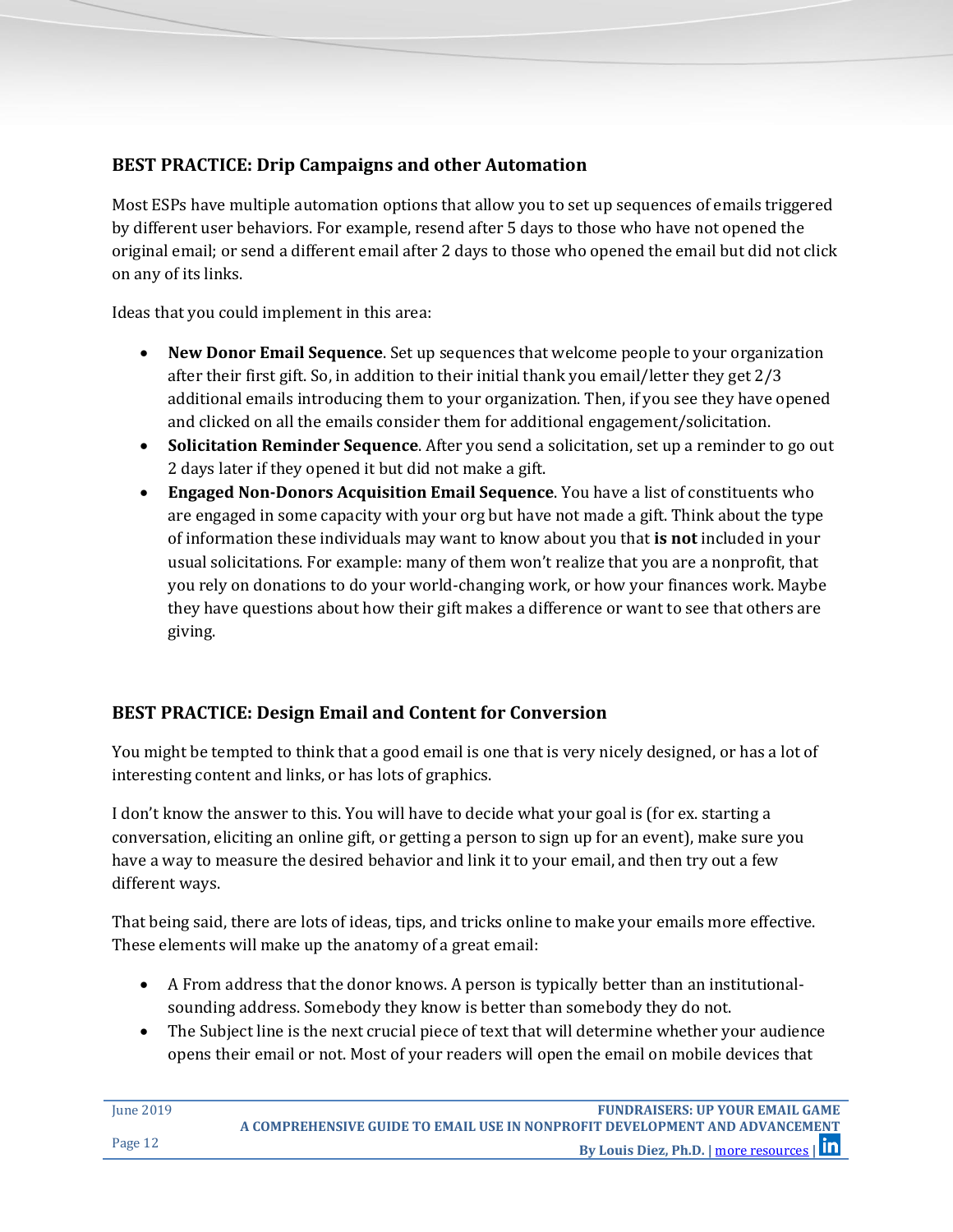truncate the subject line. Place the most important or enticing information at the beginning of the subject line. Consider these alternatives:

Don't Forget To Respond With Your RSVP For Friday!

Vs.

You're Invited! RSVP Now for Friday

Military personnel even start their subject lines with keywords that describe the type of [action required from the recipient](https://hbr.org/2016/11/how-to-write-email-with-military-precision). I've found this to be highly efficient in one-to-one communications.

- Personalization. In general, the more personalized the better. If you are sending out a renewal reminder, include the amount, date, and designation of the last gift. If you are asking for address updates, include the current address on file.
- Include a visible call to action to get them to perform the desired action. The call to action must be prominently displayed, sometimes even multiple times. Buttons tend to be more effective than text links.
- Include contact information. Add multiple ways for donors to get in touch with you in case they have questions: phone, email, social media, etc.

#### <span id="page-12-0"></span>**BEST PRACTICE: Who is the Email From? Who should be the Solicitor?**

A crucial factor in getting your email opened is to carefully consider who the sender is.

Remember, mass emails will generally allow you to choose who the email is coming From as well as the Reply-to address, which is where the mail gets sent when the recipient hits on the Reply button.

General rules of solicitation are applicable here: it is preferable to have someone the donor knows and respects over someone they do not; it is preferable to have it come from a human vs. a general mailbox.

<span id="page-12-1"></span>Ask your IT department about this. They will usually be able to set a temporary inbox (or an "alias" on your inbox) under a volunteer's name so it looks like it comes from them but their personal address does not get swamped with mass mailing responses. I.e. <John and Marie Doe> "JohnandMarieDoe@yourorganization.org".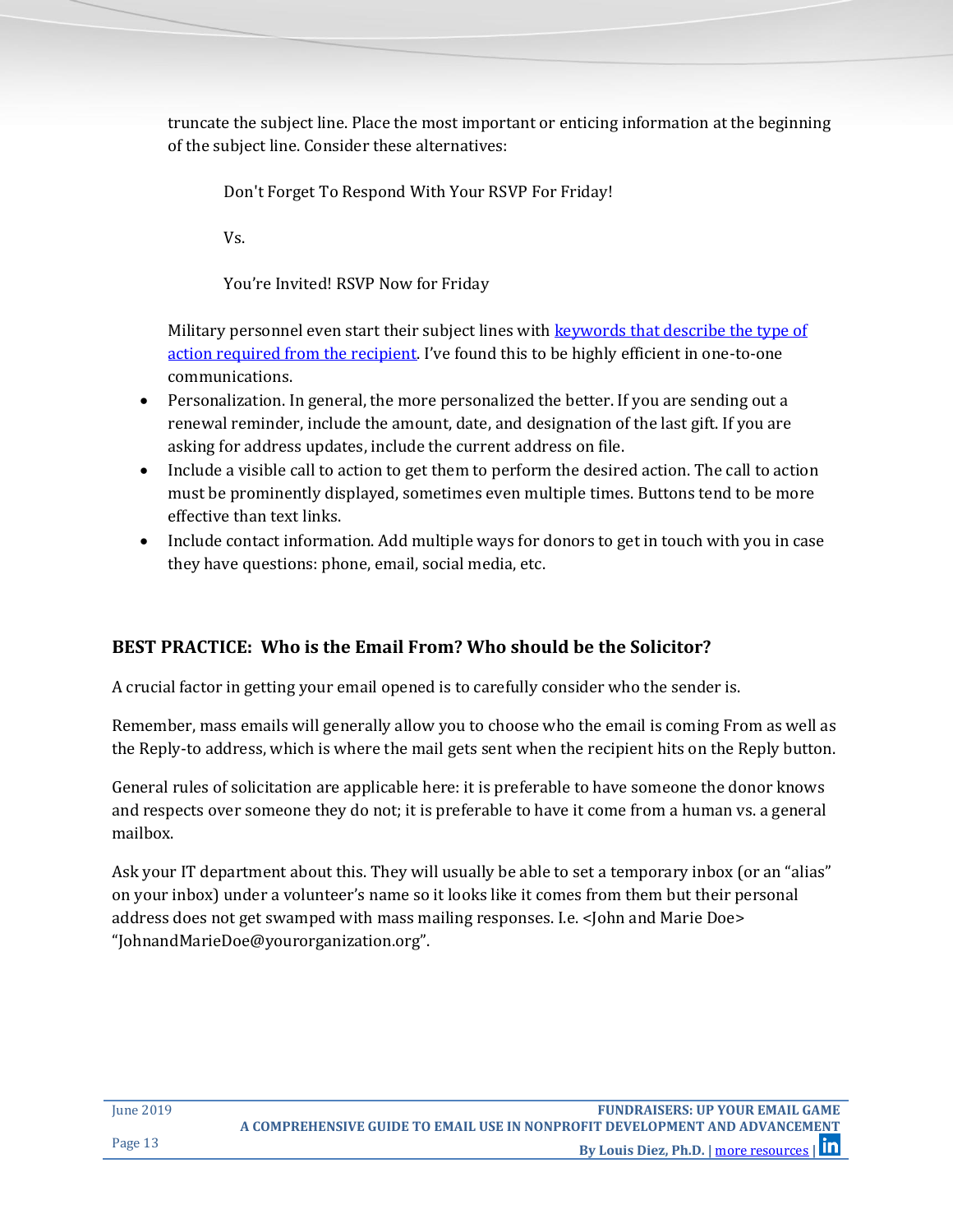#### **BEST PRACTICE: Allow Unsubscribe to Separate Email Lists**

A common error is to only offer the option to unsubscribe from all email communications.

Imagine that someone received an appeal and they do not want to receive any more but they're OK receiving future informational emails (which, let's face it, may contain development content but maybe not a direct ask).

When you are evaluating ESPs, make sure the one you choose allows recipients to "Manage their Subscriptions" to choose individual lists vs. simply unsubscribing from all email.

### <span id="page-13-0"></span>SUMMARY

In a nutshell, there are three sequential goals that you want for your emails:

1. They must be compliant with relevant regulations (CAN-SPAM in the US, HIPAA in healthcare, or CASL if you email to Canada).

2. They must avoid the spam folder so that you have a chance of actually being seen by your constituents.

3. They must be effective for the intended purpose, be it getting people to sign up for an event, set up a meeting with you, or make an online gift. This is typically called "conversion."

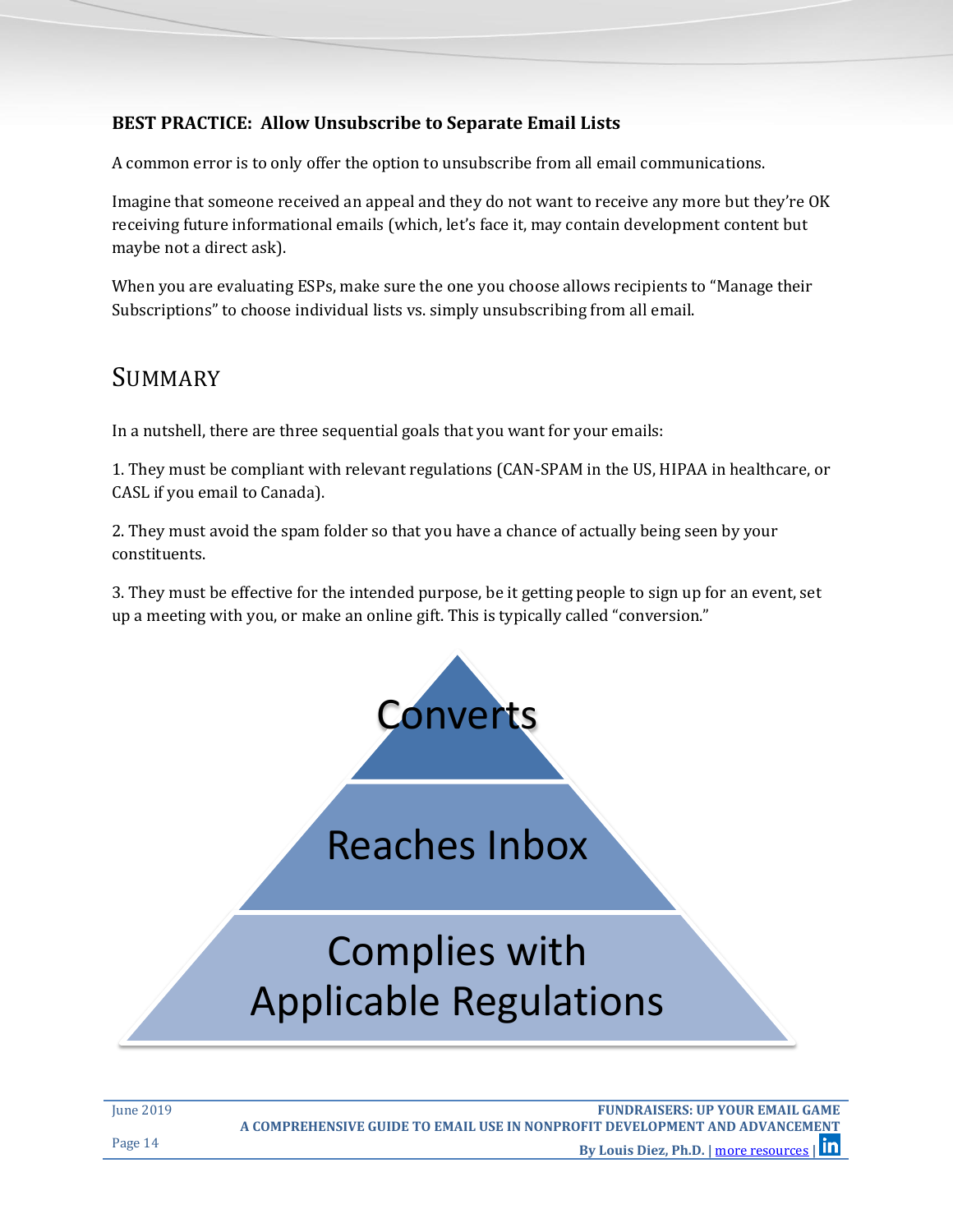## <span id="page-14-0"></span>BONUS: GIVING DAY EMAIL SEQUENCE

When all the above elements are in place, the following sequence of emails will be an effective and low-cost way to create excitement and revenue for your organization's Giving Day.

To execute this Giving Day successfully you will need:

- Email infrastructure set up according to this white paper.
- A functional online giving form. The simpler the better.
- A web site that you can edit throughout the day to keep a running tally of gifts.
- Optional: Identifying and securing matching and lead gifts will help you start with momentum and keep the excitement going throughout the day.

#### <span id="page-14-1"></span>GIVING DAY EMAIL SCHEDULE

One of the fundamental differences between email and direct mail is that it takes many more emails to get someone to perform a desired action.

The key here is to not become annoying with an excessively pushy message so they don't unsubscribe. You should aim to have every email you send provide some form of value, be it informational, emotional, or social.

A Giving Day provides a good venue to inform and request support in a non-threatening way. After all, it is only one day and when it's over, it's over.

 $\bullet$  Email 1

**Date**: One month out **Subject**: [YOUR ORG] Giving Day **Content**: Mark your calendar. [YOUR ORG] is coming together to make a difference on XX/XX/XXXX. Include link to save the date to people's calendars using a tool like [this one.](https://jennamolby.com/tools/ics-link-generator/)

 $\bullet$  Email 2

**Date**: Two weeks out **Subject**: Two weeks until [YOUR ORG] Giving Day **Content**: Can't wait for the [YOUR ORG] Giving Day. You don't have to! Provide link to make advance gift to Giving Day. Now that you're able to track gifts back to the email that generated them, this won't be a problem at all! Right?

• Email 3

**Date**: Three days out **Subject**: [YOUR ORG] Giving Day – Have You Heard? **Content**: In the voice of a volunteer, or even a mascot if applicable. Announce challenges, request early support, direct donors to website with leaderboard and info on challenges.